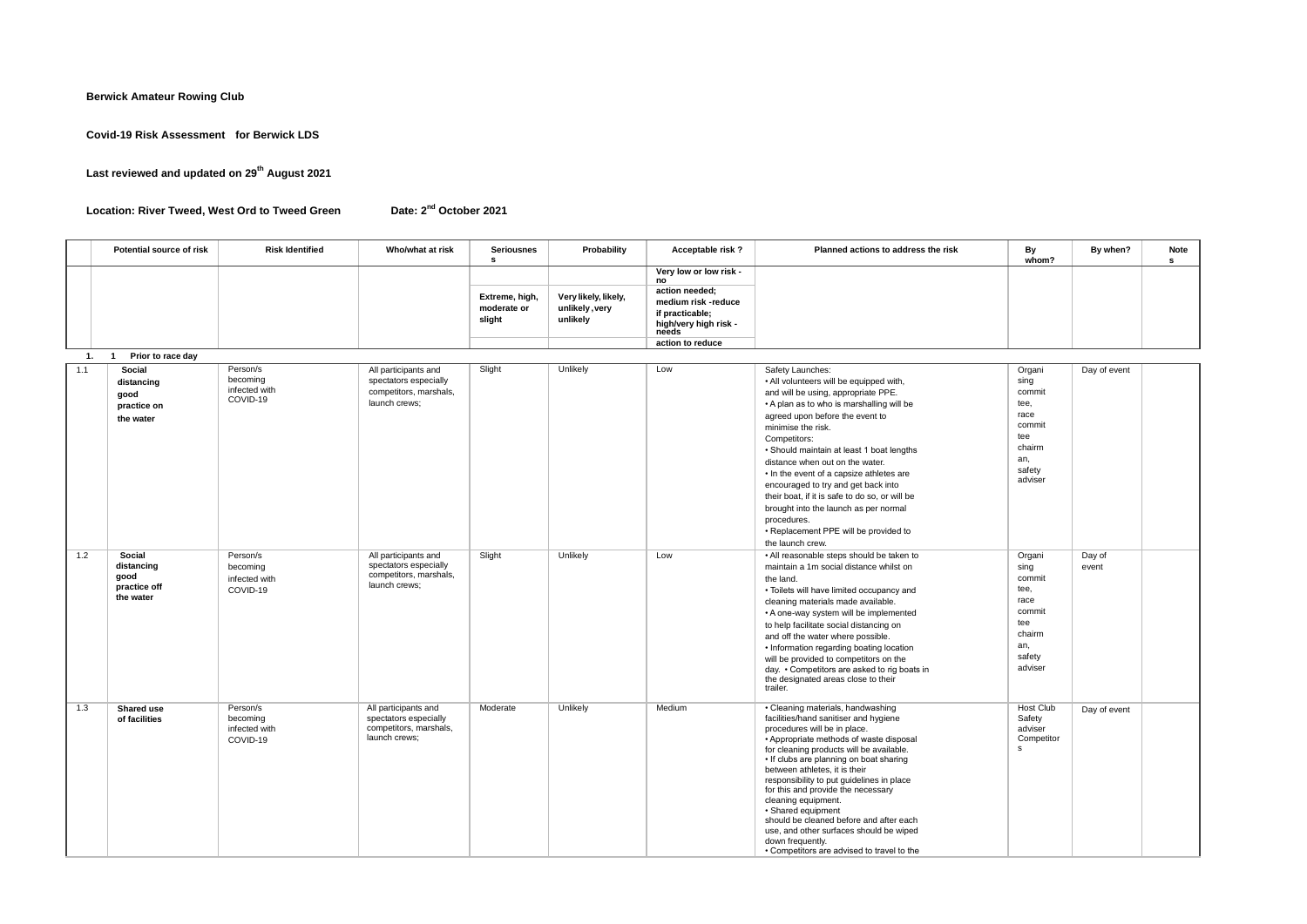| 1.4 | Shared use<br>of<br>equipment<br>(launches.<br>club blades,<br>club boats,<br>etc) | Person/s<br>becoming<br>infected with<br>COVID-19.                                             | Competitors,<br>volunteers,<br>coaches.       | Slight | Unlikely | Low | club wearing the kit that they intend to<br>row in, and to travel home to shower<br>and change.<br>· Separate toilet cubicles will be available.<br>• Cleaning materials will be provided in<br>toilets and spot checks undertaken.<br>· Hand sanitiser will be available at<br>various points throughout the site.<br>. Wipe boats and other rowing kit with<br>disinfectant at the start and end of each<br>period of use (i.e. before and after each<br>person uses the equipment).<br>. Any shared equipment should be<br>sanitised between use.<br>• Visiting clubs advised to make their own<br>arrangements to sanitise any of their                                               | Host Club<br>Safety<br>Adviser<br>Competitor      | Day of<br>event |
|-----|------------------------------------------------------------------------------------|------------------------------------------------------------------------------------------------|-----------------------------------------------|--------|----------|-----|-------------------------------------------------------------------------------------------------------------------------------------------------------------------------------------------------------------------------------------------------------------------------------------------------------------------------------------------------------------------------------------------------------------------------------------------------------------------------------------------------------------------------------------------------------------------------------------------------------------------------------------------------------------------------------------------|---------------------------------------------------|-----------------|
| 1.5 | Catering<br>facilities                                                             | Person/s<br>becoming<br>infected with<br>COVID-19                                              | All participants, marshall,<br>and spectators | Slight | Unlikely | Low | own equipment they are sharing.<br>Before race at boating area<br>· Outside take away food and hot drinks will be available<br>on site<br>. All food and drink will be provided in<br>fresh containers/serviettes.<br>• Hand sanitiser will be available<br>After event at Clubhouse<br>Hot food will be available upstairs in the clubhouse.<br>All food and drink will be provided in fresh containers.<br>Hand sanitizer will be available.                                                                                                                                                                                                                                            | Host club                                         | Day of event    |
| 1.6 | Maintaining<br>hygiene                                                             | Person/s<br>becoming<br>infected with<br>COVID-19                                              | Competitors, marshals<br>and spectators       | Slight | Unlikely | Low | • Everyone visiting the site will be<br>encouraged to use the alcohol-based<br>hand sanitiser or wash their hands<br>regularly for at least 20 seconds.                                                                                                                                                                                                                                                                                                                                                                                                                                                                                                                                   | All<br>attending                                  | Day of<br>event |
| 1.7 | <b>First Aid</b>                                                                   | Person/s<br>becoming<br>infected with<br>COVID-19                                              | Competitors, marshals<br>and spectators       | Slight | Unlikely | Low | • Trained first aiders will be on site.<br>· Safety launches will be equipped with<br>appropriate PPE. This should include<br>face mask and gloves for those in the<br>launch, and a spare face mask for<br>anyone that might need rescuing.<br>• After administering first aid, it is<br>essential to: Remove and dispose of any<br>PPE (used PPE should be treated as<br>clinical waste).<br>. Wash hands thoroughly with soap and<br>hot water for at least 20 seconds.<br>. Wash all clothing as soon as practicable.<br>• Be prepared to self-isolate and follow<br>national quidance if COVID-19<br>symptoms develop after providing<br>direct first aid.                           | Organising<br>committee<br>with safety<br>adviser | Day of event    |
| 1.8 | <b>Test and</b><br>trace                                                           | Person/s<br>becoming<br>infected with<br>COVID-19 and<br>not having<br>the correct<br>details. | Competitors, marshals<br>and spectators       | Slight | Unlikely | Low | • In the case of a person testing positive<br>for COVID-19, to help identify contacts<br>of that person for the purpose of NHS<br>test and trace, a log of those attending<br>with club contact details will be held via<br>the entry information.<br>• In addition, anyone attending the event<br>will be asked to scan the QR code with<br>the NHS Track and Trace app.<br>• In the case of a person visiting the event<br>testing positive for COVID-19<br>afterwards, it is the affected persons<br>own responsibility to contact their own<br>rowing club to inform any other<br>potential persons affected. Said person<br>should also inform the hosting regatta<br>Covid Officer. | All<br>attending                                  | Day of<br>event |